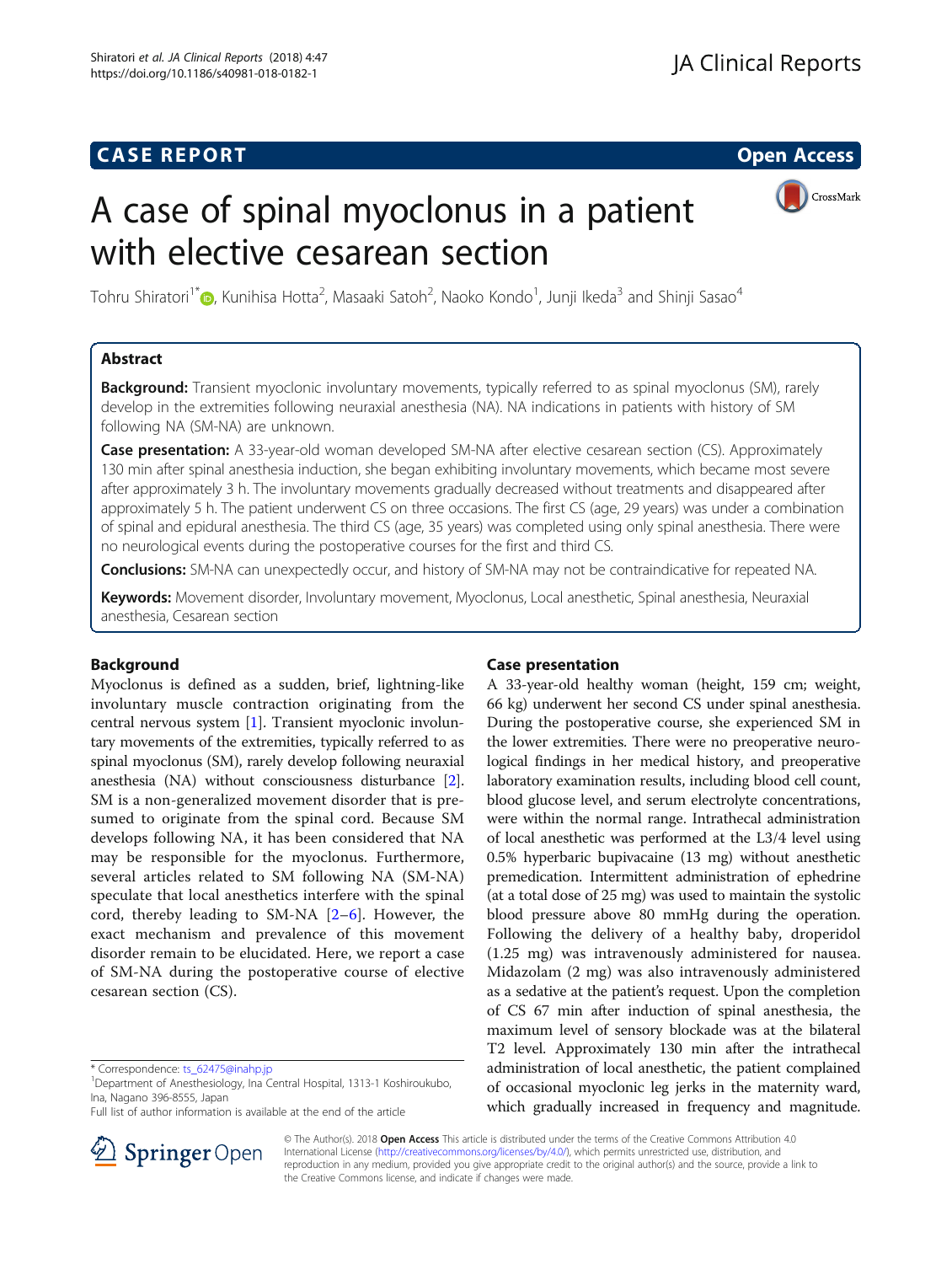The frequency and magnitude of the myoclonus were not constant, ranging from 2 to 30 times per minute. The patient's pulse rate was 96 bpm, blood pressure was 120/78 mmHg, body temperature was 37.1 °C, and respiratory rate was 19 bpm, and her consciousness was clear. She presented severe postoperative lower abdominal pain associated with the myoclonic leg jerks; therefore, pentazocine (30 mg) and hydroxyzine (50 mg) were intravenously administered. No movement disorders were observed in the upper extremities. However, sensory perception in her lower extremities was not restored and she was unable to move her legs at will. The severity of the involuntary movements peaked at approximately 3 h after the induction of spinal anesthesia. The patient displayed bicycle-riding-like involuntary movements of the lower extremities; subsequently, these gradually decreased without treatments, and the sensation and voluntary movements in the lower extremities recovered. Approximately 5 h after the intrathecal administration of local anesthetic, the involuntary movements had almost disappeared. On postoperative day (POD) 1, neurological findings such as signs of meningitis, high fever, nuchal rigidity, impaired consciousness, or convulsions were absent. The patient was discharged on POD 8.

The patient underwent CS on three occasions. The first CS was at the age of 29 years and was performed under a combination of spinal and epidural anesthesia. Following placement of an epidural catheter at the T11/12 level, spinal anesthesia was performed at the L3/4 level using 0.5% hyperbaric bupivacaine (8.5 mg) and fentanyl (20 μg). Patient-controlled epidural analgesia was induced at a rate of 4 mL/h with 300 mL of 0.14% ropivacaine containing fentanyl (1.5 mg) and droperidol (7.5 mg). The third CS occurred at the age of 35 years and spinal anesthesia was performed at the L3/4 level using 0.5% hyperbaric bupivacaine (11.5 mg) and fentanyl (15 μg). Following delivery of a healthy baby, droperidol (1.25 mg) was intravenously administered for nausea. At the end of the CS, the maximum level of sensory blockade was at the bilateral T2 level. No postoperative neurological events occurred during the first or third CS.

## **Discussion**

The clinical course of the present case suggests some important clinical findings related to SM-NA: first, it is difficult to predict the occurrence of SM-NA; second, it is necessary to differentiate SM-NA from neuroleptic-induced extrapyramidal syndromes (EPS); and third, the bicycleriding-like feature of myoclonic involuntary movement is a crucial symptom in the pathogenesis of the movement disorder.

As per our knowledge, there are no studies investigating the relationship between the history of NA and the occurrence of SM-NA. The clinical course described in the present case may be helpful in considering the prediction of SM-NA and indication of NA in patients with a history of SM-NA. The patient underwent spinal anesthesia on three separate occasions, with SM occurring only at the second occasion. According to previous case reports that recorded the patients' past NA histories, some patients with SM-NA had previously undergone uneventful spinal anesthesia  $[2-4]$  $[2-4]$  $[2-4]$  $[2-4]$  $[2-4]$ . On the other hand, a case of repeated SM-NA was reported [[5\]](#page-2-0). Inductive reasoning of the present and previous cases provides three clinical arguments useful for anesthetic practice: first, a history of uneventful spinal anesthesia does not guarantee a normal SM-NA-free recovery; second, patients with a history of SM-NA may be free from spinal myoclonus at the next NA; and third, it is unknown whether a history of SM-NA is a risk factor for repeated SM-NA. In our opinion, it is difficult to predict the occurrence of SM-NA and a history of SM-NA may not be contraindicative for repeated NA.

For the SM-NA diagnosis in the present case, it was important to differentiate SM-NA from drug-induced involuntary movements. Droperidol is a butyrophenone neuroleptic drug with antiemetic effects, which possibly induces EPS even at a low dose [[7](#page-2-0)]. EPS caused by droperidol are typically classified into three types of involuntary movements: acute dystonia, parkinsonism, and akathisia. Acute dystonia includes muscle spasms in the tongue, face, neck, and back; parkinsonism includes bradykinesia, rigidity, and tremor; and akathisia includes motor restlessness [\[7\]](#page-2-0). The signs of SM-NA are lightninglike muscle jerks often confined to the extremities [\[2](#page-2-0)–[6](#page-2-0)], whereas EPS is characterized by sustained muscle contractions causing twisting-like abnormal movements and postures, which may affect the facial muscles and may be generalized, involving the trunk as well as limbs [[8](#page-2-0), [9\]](#page-2-0). Although it may be difficult to differentiate droperidol-induced EPS under NA from SM-NA, careful observation of the involuntary movement patterns may make it possible to make the distinction.

SM is classified into segmental and propriospinal types. Segmental SM typically originates within a few or several adjacent spinal segments of the spinal cord, whereas propriospinal myoclonus refers to myoclonic involuntary movements that involve muscles innervated by many different segments  $[1, 10]$  $[1, 10]$  $[1, 10]$ . In our patient, SM was initially mild and subsequently evolved to severe movements. In previous cases, mild SM initially developed and evolved to jerky movements in the bilateral lower extremities [\[4,](#page-2-0) [5](#page-2-0)]. In severe cases, the SM increased at a frequency of more than 20 times per minute  $[2, 6]$  $[2, 6]$  $[2, 6]$  $[2, 6]$  and evolved largely as dancing-like movements [[3](#page-2-0)] or bicycle-riding-like movements, similar to that seen in the present patient. SM that resembles bicycle-riding-like involuntary movements seems to be a crucial symptom referred to as a severe form of SM-NA. In the present case, myoclonic involuntary